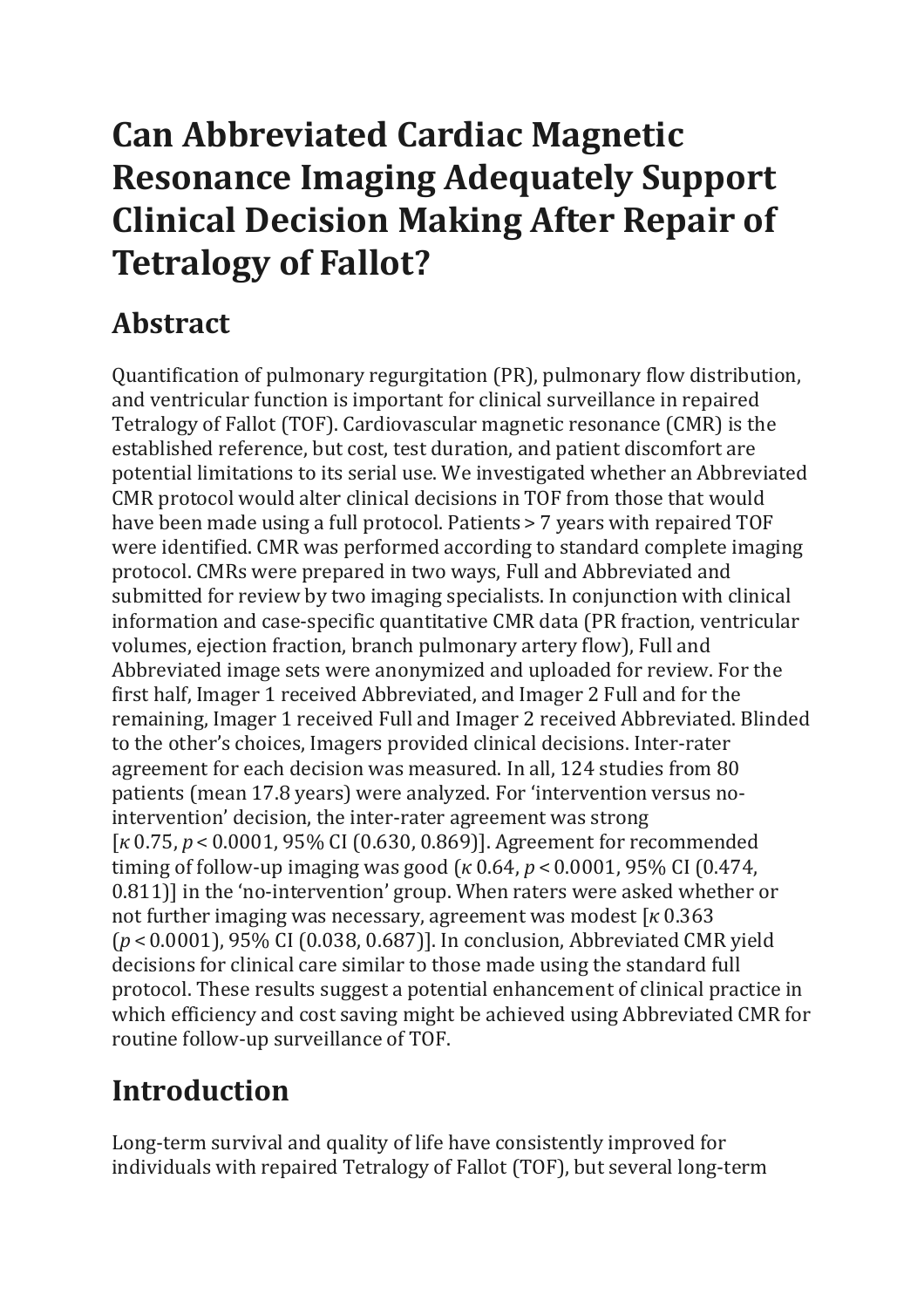complications are well described [1,2[,3\]](safari-reader://link.springer.com/article/10.1007/s00246-018-2035-0#ref-CR3). Chronic pulmonary regurgitation (PR)  $[1, 3]$  $[1, 3]$  $[1, 3]$  as a result of right ventricular (RV) outflow tract reconstruction and subsequent remodeling can result in RV dilation and dysfunction, which in turn has been associated with exercise intolerance, arrhythmias, and sudden death  $[1]$ . When timely pulmonary valve replacement (PVR) is performed, there is often a reduction in RV size and an improvement in RV ejection fraction; however, if PVR is performed late, RV recovery is incomplete [\[4,](safari-reader://link.springer.com/article/10.1007/s00246-018-2035-0#ref-CR4) [5\]](safari-reader://link.springer.com/article/10.1007/s00246-018-2035-0#ref-CR5). Clinical and imaging surveillance for the adequacy of pulmonary valve and right heart function therefore assumes a critical role in care after TOF repair. Cardiac magnetic resonance (CMR) has well documented accuracy and reproducibility [\[6,](safari-reader://link.springer.com/article/10.1007/s00246-018-2035-0#ref-CR6) [7\]](safari-reader://link.springer.com/article/10.1007/s00246-018-2035-0#ref-CR7) for quantitative assessment of biventricular size and function, flow measurements, and myocardial viability  $[8]$  and has emerged as an important tool for risk stratification in this patient population [9,10[,11\]](safari-reader://link.springer.com/article/10.1007/s00246-018-2035-0#ref-CR11). Notably, most investigations from which PVR criteria have been derived are based on CMR data  $[5, 12, 13]$  $[5, 12, 13]$  $[5, 12, 13]$  $[5, 12, 13]$  $[5, 12, 13]$ , making CMR the current imaging modality of choice for surgical decision making in repaired TOF. Despite these advantages, lengthy standard CMR protocols render them inherently expensive and time consuming and increase cost and resource utilization. Concern over potential over-testing has led to the development of appropriate use criteria for echocardiography, cardiac CT, and CMR  $[14]$ . Published guidelines from the European Society of Cardiology, the Canadian Society of Cardiology, and the American Heart Association address recommended frequency of surveillance and imaging tests  $[15,16,17,18,19,20,21]$  $[15,16,17,18,19,20,21]$ . Despite guidelines, there is considerable variation in practice between providers and centers [\[22\]](safari-reader://link.springer.com/article/10.1007/s00246-018-2035-0#ref-CR22). Best patient value is achieved by efforts to improve processes without compromising quality, which may be promoting the gradual shift within the cardiac imaging community from a broad diagnostic screening process to one of targeted testing. One approach to targeted testing is to develop imaging protocols for specific disease processes, eliminate the superfluous components of the examination, and thereby reduce cost, time, data redundancy, and need for anesthesia. This study is a retrospective comparison of clinical decision making in the management of repaired TOF with Abbreviated CMR versus standard complete CMR to test the hypothesis that complete and abbreviated protocols yield information of equivalent clinical relevance.

# **Methods**

This was a single-institution study with retrospective data that were prospectively analyzed. Institutional Review Board approval was obtained and informed consent was waived for retrospective review of medical records. All patients > 7 years old with surgically repaired TOF followed in an academic children's hospital-based pediatric-adult congenital cardiology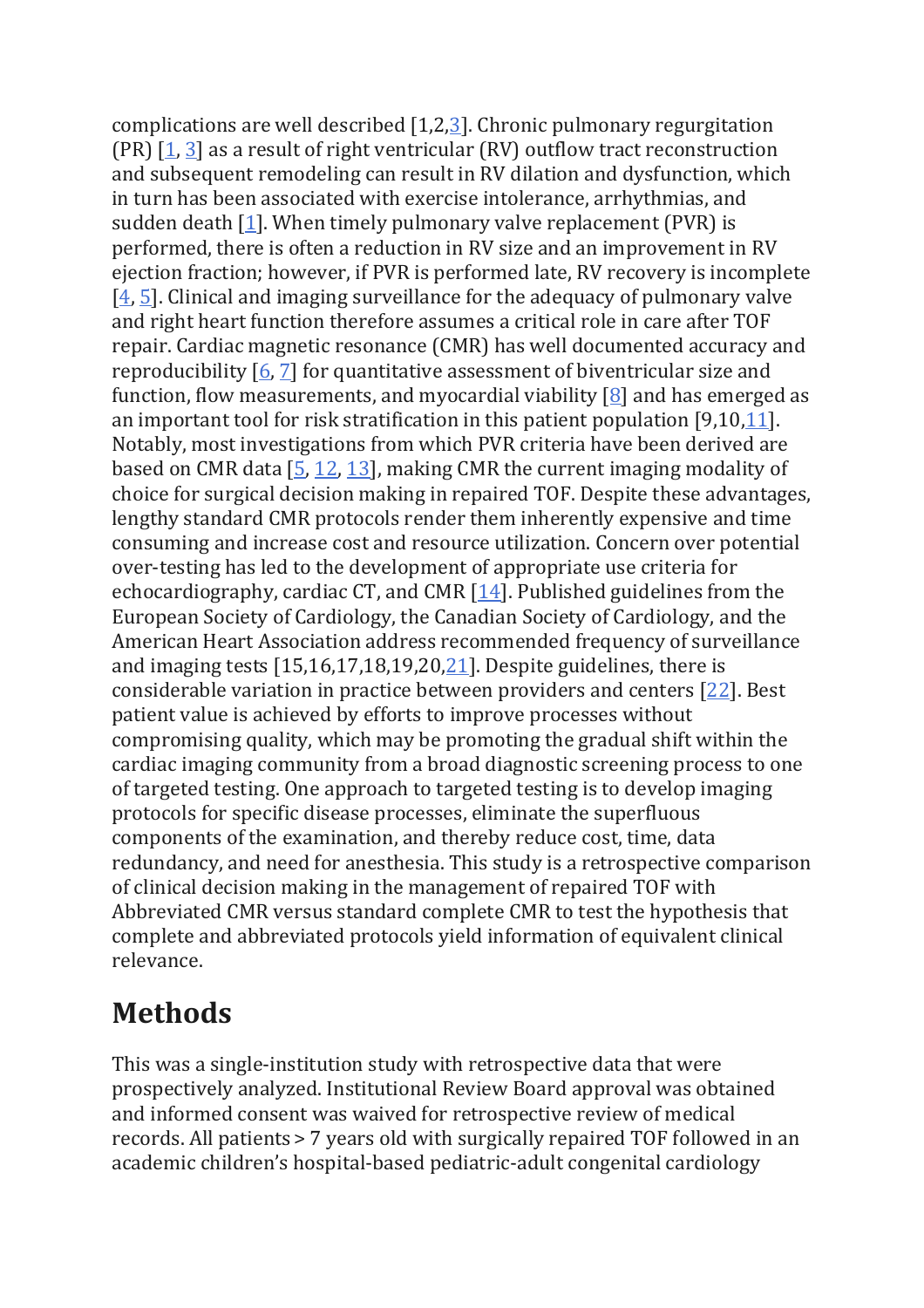group practice with complete CMR images on file from January 2008 to January 2015 were identified. Demographics, cardiac and surgical histories obtained from the institutional cardiology database included patient age, symptoms, most recent surgical or catheter-based intervention, QRS duration, echocardiogram results, and stress test results.

All CMR was performed according to Society for Cardiovascular Magnetic Resonance TOF imaging protocol on a 1.5-T scanner (Philips Medical Systems, Best, The Netherlands). Ventricular dimensions and function were assessed with an electrocardiographically gated steady-state free-precession cine magnetic resonance pulse sequence during brief periods of breath-holding in the following planes: ventricular two-chamber (vertical long-axis), fourchamber (horizontal long-axis), and short-axis planes (perpendicular to the ventricular long-axis plane on the basis of the previous four-chamber images), with 12 to 14 equidistant slices (slice thickness 8 mm, interslice space 0 mm) completely covering both ventricles [\[15\]](safari-reader://link.springer.com/article/10.1007/s00246-018-2035-0#ref-CR15). Axial cine stacks and black blood sequences were acquired. Quantitative phase-contrast flow measurements were performed in the aorta, main and branch pulmonary arteries. Myocardial late enhancement (viability assessment) was performed 10– 15 min after a magnetic resonance angiogram. The myocardial delayed enhancement protocol consisted of electrocardiogram-triggered, inversionrecovery prepared, fast-gradient echo pulse sequence acquisitions in the short- and long-axis planes.

The CMR data were analyzed using commercially available software packages (Q-MASS; MEDIS Medical Imaging Systems, Leiden, The Netherlands). The end-diastolic and end-systolic volumes, stroke volumes, and EFs were measured. Ventricular end-diastolic volumes were adjusted to body surface area calculated using the Haycock formula [\[16\]](safari-reader://link.springer.com/article/10.1007/s00246-018-2035-0#ref-CR16). CMRs were prepared in two ways (Full and Abbreviated) and submitted for review by two board-certified cardiac imaging specialists with advanced training in non-invasive imaging and over 5 years of experience (Imagers) who were knowledgeable in published guidelines for management of TOF [\[9,](safari-reader://link.springer.com/article/10.1007/s00246-018-2035-0#ref-CR9) [13,](safari-reader://link.springer.com/article/10.1007/s00246-018-2035-0#ref-CR13) [15,](safari-reader://link.springer.com/article/10.1007/s00246-018-2035-0#ref-CR15) [17,](safari-reader://link.springer.com/article/10.1007/s00246-018-2035-0#ref-CR17) [20,](safari-reader://link.springer.com/article/10.1007/s00246-018-2035-0#ref-CR20) [21\]](safari-reader://link.springer.com/article/10.1007/s00246-018-2035-0#ref-CR21).

"Full" included all cines, two, three, and four chamber, outflow tracts, axial and short-axis stacks, black bloods, MR angiogram, three-dimensional isotropic whole heart, multiple phase-contrast flow acquisitions, and viability; "Abbreviated" protocol was designed to include all the images that would potentially yield the necessary data for clinical decisions in repaired TOF. It consisted of four chamber, outflow tracts and short-axis stack cine, and phasecontrast flow data of the main and branch pulmonary arteries. Both image sets were de-identified and uploaded to [http://www.precessionsaas.com,](http://www.precessionsaas.com/) a secure cloud-based SAAS (software as a service) system (Heart Imaging Technologies, Inc., Durham, North Carolina). Using the web-based system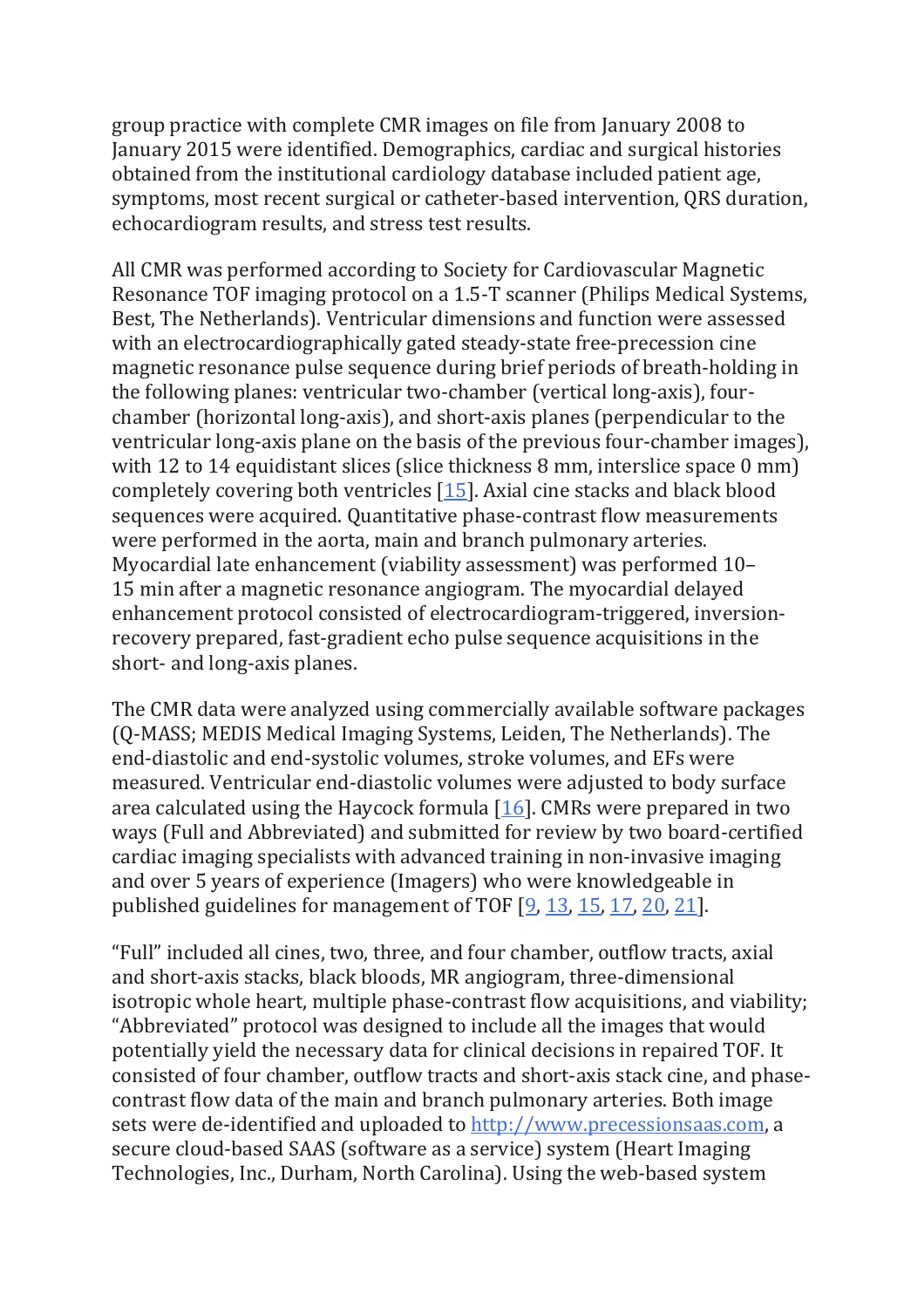allowed blinded and convenient access to the image groups assigned to each reader [\[23\]](safari-reader://link.springer.com/article/10.1007/s00246-018-2035-0#ref-CR23).

For half the cases, Imager 1 received Full and Imager 2 received Abbreviated sets along with identical case-specific quantitative CMR data. The CMR data included measured PR fraction, indexed biventricular volumes, ejection fraction, and branch pulmonary artery flow; clinical information included age, surgical and interventional history, current symptoms, QRS duration, and results of echocardiogram, stress test, and any cardiac catheterization hemodynamic data. For the other half of the sample, Imager 1 received Abbreviated sets, and Imager 2 Full sets. Both Imagers received the full complement of clinical information. Blinded to the other's choices, Imagers provided clinical decisions as outlined in the flow chart (Fig.  $\angle$ [1\)](safari-reader://link.springer.com/article/10.1007/s00246-018-2035-0#Fig1). We then studied agreement in clinical decisions between the Abbreviated group and the Full group. For the studies with discordant decisions, the reader who received the Abbreviated set of images was given the Full set for a blinded review and decision making. The discordant decisions were then re-analyzed.

**Fig. 1**



Clinical decision chart

Variables were expressed as mean ± standard deviation and ranges. Threshold for statistical significance was  $p < 0.05$ . Inter-rater agreement for each decision was measured using the *κ* statistic. *κ* Statistics and their corresponding 95% confidence intervals were calculated to measure agreement. PC SAS version 9.4 (SAS Institute, Inc., Cary, NC) was used for all analyses.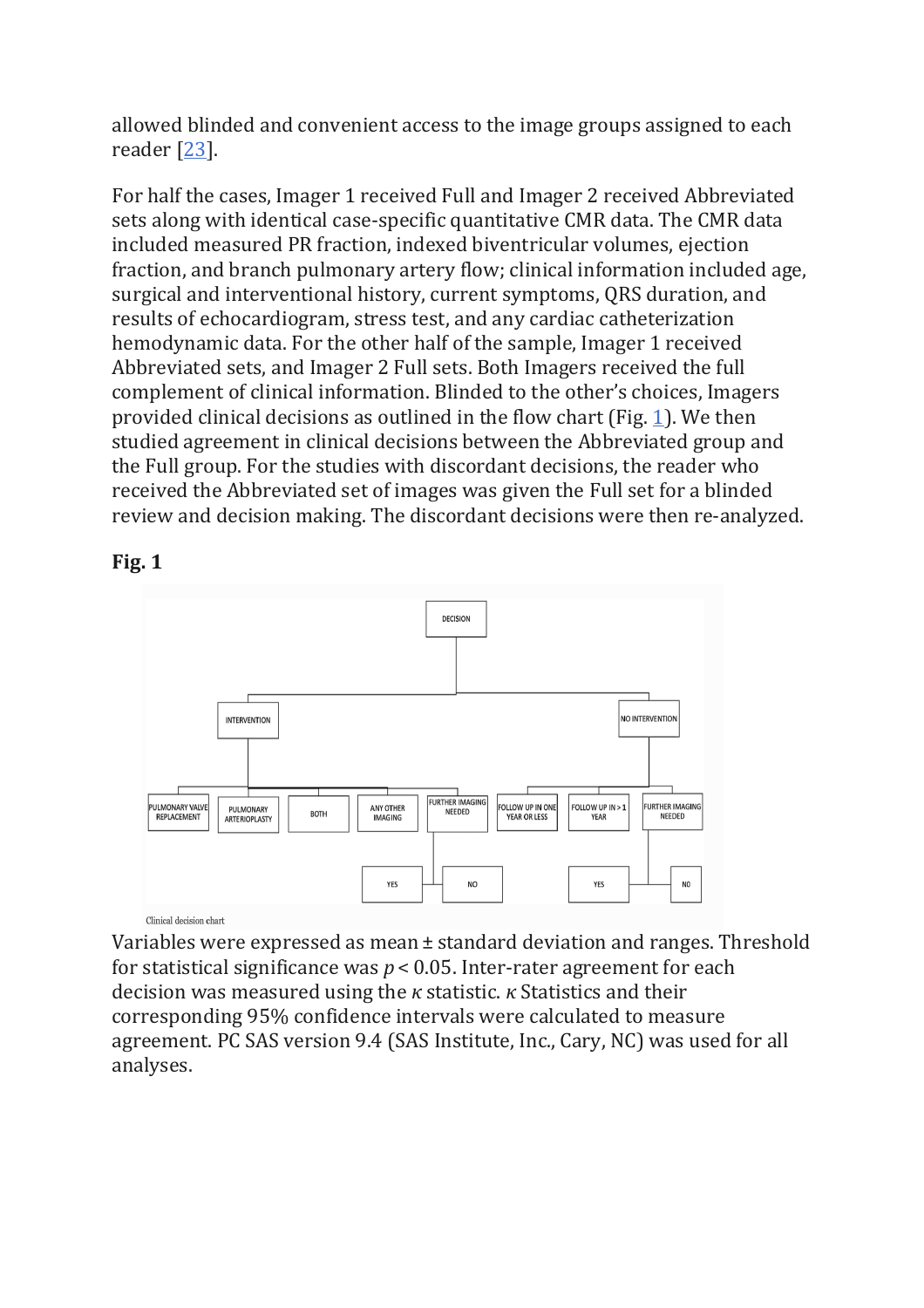# **Results**

The study population consisted of 80 patients with 124 CMR examinations. There were 53 males and 27 females. Patient characteristics including age, height, weight, and CMR data are summarized in Table [1.](safari-reader://link.springer.com/article/10.1007/s00246-018-2035-0#Tab1)

**Table 1 Demographic characteristics and CMR data of the 124 studies**

| <b>Variables</b>                                                | <b>Values</b>               |
|-----------------------------------------------------------------|-----------------------------|
| Patient demographics                                            |                             |
| Age (years)                                                     | $18.5(8.8 - 54.1)$          |
| Height (cm)                                                     | 165 (124-193)               |
| Weight (kg)                                                     | 64 (25-137.4)               |
| Body surface area $(m2)$                                        | $1.7(0.9-2.7)$              |
| CMR data                                                        |                             |
| Right ventricle end-diastolic volume index (ml/m <sup>2</sup> ) | $124.2 \pm 32.6$ (56.5-219) |
| RV EF (%)                                                       | $42.5 \pm 8.8$ (12-60)      |
| LV EF $(% )$                                                    | $55.1 \pm 7.3$ (32-77)      |
| PR (%)                                                          | $31.3 \pm 19.8$ (0-82)      |
| Stress test $V_{O_2}$ max                                       | 34.4 (16-54)                |

Data expressed as mean ± standard deviation

There were 124 CMR studies, each of which had a Full and an Abbreviated form, and upon these 228 decisions were based. Eighty-five percent of clinical decisions were concordant between the Imager using the Abbreviated image set and the Imager using the Full image set. There were a total of 35 disagreements, 9 of which were in the intervention versus no-intervention decision, 14 regarding the time recommended until next follow-up, and 12 with respect to the need for further imaging now. Only in a minority (9) of these 35 ambiguous cases could disagreement be resolved by providing the Abbreviated reader, the Full image sets.

For intervention versus no intervention, the inter-rater agreement was strong [*κ*0.75, *p* < 0.0001, 95% CI (0.630, 0.869)]. There were nine disagreements, only two which were resolved by review of Full image sets by the Imager who originally received the Abbreviated format. In the no-intervention group, agreement regarding recommended follow-up was good [*κ* 0.64, *p* < 0.0001, 95% CI (0.474, 0.811)]. There were 14 disagreements, of which 4 were resolved based on Full image sets by both Imagers. Inter-rater agreement was modest for whether further imaging was necessary [*κ* 0.363, *p* < 0.0001), 95% CI (0.038, 0.687)]. There were 12 disagreements in this category, 3 of which were resolved when Full data were supplied to both Imagers (Table [2\)](safari-reader://link.springer.com/article/10.1007/s00246-018-2035-0#Tab2).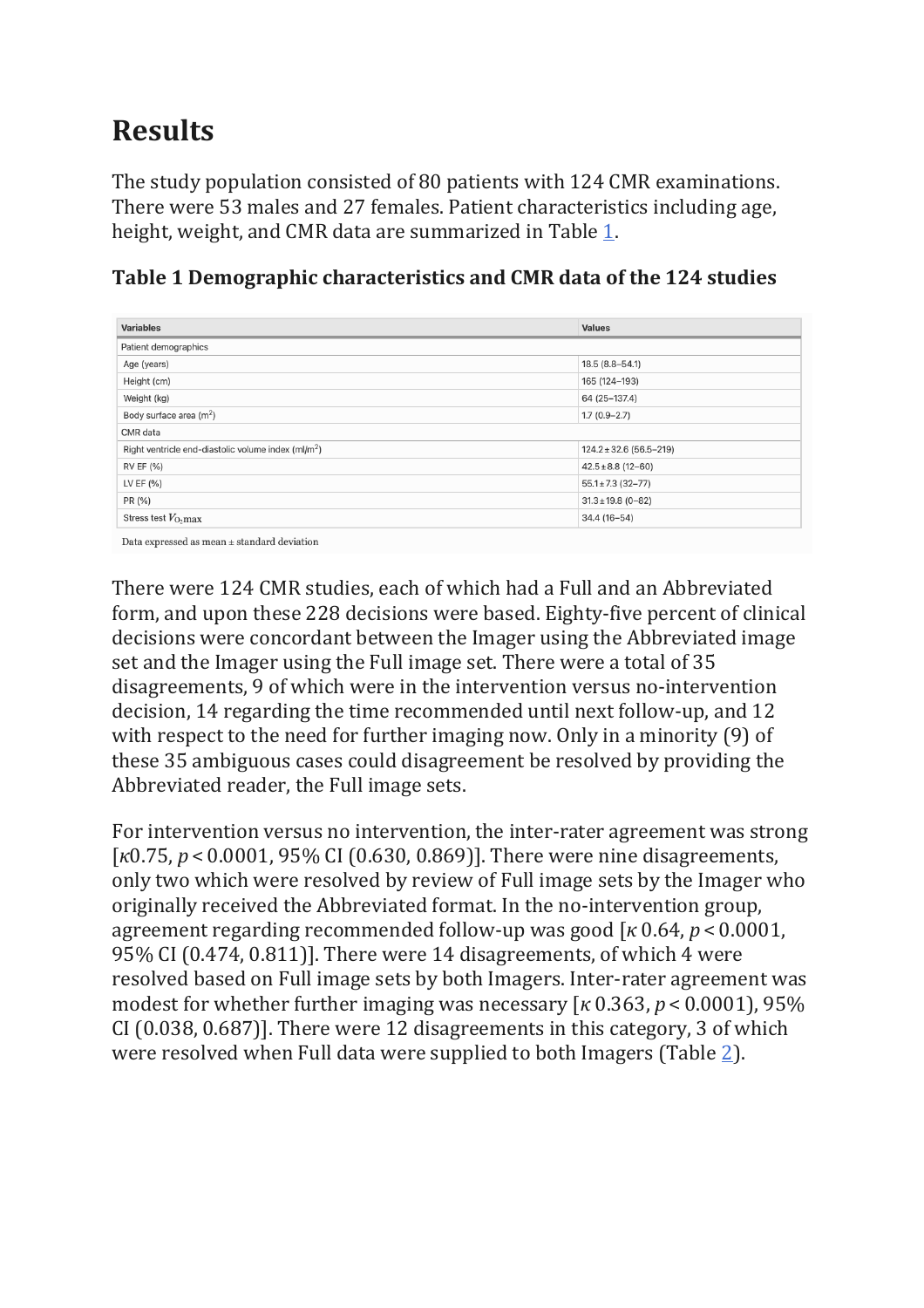## **Table 2** *κ* **Analysis of decisions between the complete and abbreviated imaging sets**

| <b>Decision</b>                                | $\kappa$ values, $\rho$ values (95% CI) |
|------------------------------------------------|-----------------------------------------|
| Intervention versus no intervention            | $0.75, p < 0.0001$ (0.630, 0.869)       |
| Recommended follow-up in no-intervention group | $0.64, p < 0.0001$ (0.474, 0.811)       |
| Necessity of further imaging                   | $0.363, p < 0.0001$ (0.038, 0.687)      |

# **Discussion**

The main finding of this investigation is that Abbreviated CMR protocols and standard Full CMR protocols result in similar clinical decisions in the repaired TOF population. The strongest agreement between Abbreviated CMR-based and Full CMR-based decision making was on the critical question of whether to recommend intervention or not. Even when recommendations differed, revelation of the Full CMR to the Imager who had previously worked from the Abbreviated CMR did not often result in a change of recommendation, suggesting that the divergence in decision making likely reflects a difference in physician practice pattern rather than an influence of the use of Abbreviated versus Full CMR.

Current guidelines propose an integrated multimodality imaging approach for repaired TOF patients involving echocardiography, CMR, CT, diagnostic catheterization  $[24]$ . In pre-adolescents, CMR is recommended when the clinical and echocardiographic data are inconsistent or suggestive of disease progression [\[24\]](safari-reader://link.springer.com/article/10.1007/s00246-018-2035-0#ref-CR24). In late adolescents and adults however, CMR is recommended as a routine surveillance test, since the hemodynamic burden of residual lesions is likely to have become more significant and echocardiographic windows are often more restricted. Despite these practice guidelines and consensus-based appropriate use criteria, there is wide variation in practice patterns  $[22]$ . This is especially noteworthy in the context of burgeoning utilization of CMR globally for congenital heart disease. A 40% increase in CMR for the primary indication of CHD has been reported in the UK over only a 2-year period [\[25\]](safari-reader://link.springer.com/article/10.1007/s00246-018-2035-0#ref-CR25). Within the US, similar trends of increasing CMR utilization for CHD are well documented [26,2[7,28\]](safari-reader://link.springer.com/article/10.1007/s00246-018-2035-0#ref-CR28). Our own institutional series revealed 0.14 CMR or CT examinations per patient year of observation in repaired TOF patients [\[22\]](safari-reader://link.springer.com/article/10.1007/s00246-018-2035-0#ref-CR22).

Because we did not find major differences in clinical decision making based on Abbreviated and Full CMR, it is appropriate to explore potential benefits of using an abbreviated protocol for routine surveillance. The Abbreviated CMR protocol outlined in our study would accomplish the key goals of routine surveillance for repaired TOF [\[24\]](safari-reader://link.springer.com/article/10.1007/s00246-018-2035-0#ref-CR24), which includes accurate quantitative assessment of biventricular volumes, ventricular mass, stroke volumes, and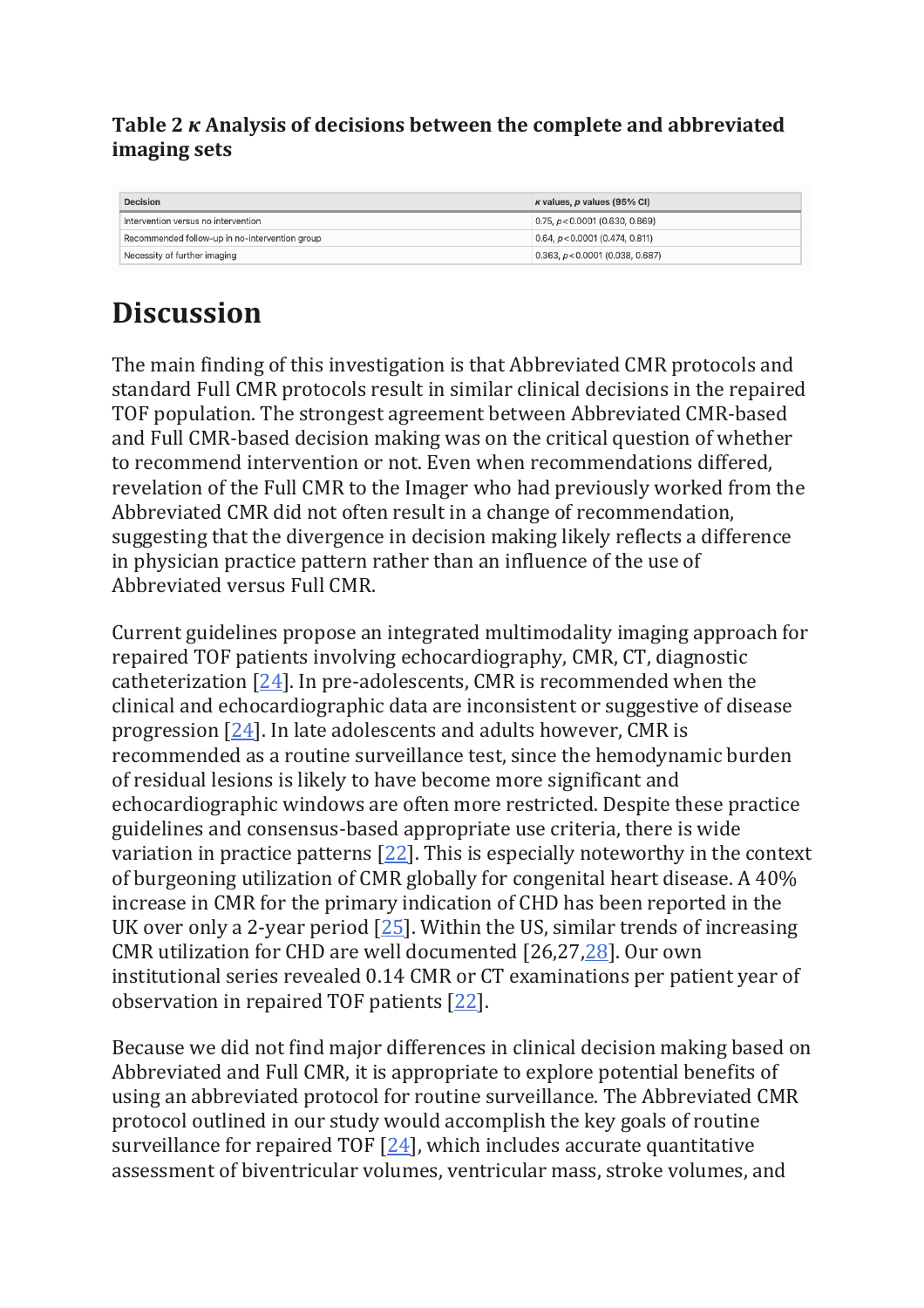ejection fractions. It would also evaluate regional wall motion abnormalities and define the anatomy of the RV outflow tract, main and branch pulmonary arteries, aorta, and allow quantification of PR, cardiac output, and intracardiac shunts. Additionally, the abbreviated protocol does not include gadolinium administration eliminating the need for intravenous access and limiting exposure to the potential adverse effects of gadolinium [\[29,](safari-reader://link.springer.com/article/10.1007/s00246-018-2035-0#ref-CR29) [30\]](safari-reader://link.springer.com/article/10.1007/s00246-018-2035-0#ref-CR30).

An abbreviated protocol would decrease acquisition and interpretation times. Although we did not acquire these data in the present study, based on our experience, a Full CMR protocol for TOF takes approximately twice the scanning time compared to the proposed abbreviated protocol. This could increase CMR operational throughput and more efficient utilization of the CMR equipment. This increased throughput in appropriate circumstances is likely to result in decreased wait times for patients, and resultant improved patient satisfaction [\[31\]](safari-reader://link.springer.com/article/10.1007/s00246-018-2035-0#ref-CR31). Decreased acquisition and interpretation time would also potentially increase physician time-efficiency, a key resource driver in calculating internal costs and a powerful measure in the value equation [\[32\]](safari-reader://link.springer.com/article/10.1007/s00246-018-2035-0#ref-CR32).

While there are limited data in the congenital heart disease population about the utility of abbreviated imaging protocols, this is well studied in other radiology protocols such as cancer radiology. Abbreviated breast MRI protocols have successfully been used to shorten acquisition and interpretation times while maintaining diagnostic accuracy, and have allowed increased access to MRIs for screening in a high-risk population [33,34[,35\]](safari-reader://link.springer.com/article/10.1007/s00246-018-2035-0#ref-CR35). In a similar way, Abbreviated CMR could find particularly valuable application for select patients who have unsatisfactory prior echocardiographic tests. Instead of attempting repeat echocardiography, which would likely result in unrecoverable cost and lost time, an Abbreviated CMR may find application in this circumstance as a first-line imaging tool.

An abbreviated study with shorter acquisition times would be better tolerated from a patient comfort standpoint as well. Anxiety-related issues ranging from complaints about the duration of the test to psychological distress, panic, and claustrophobia are not infrequent in MRI suites. These may even result in aborted studies or images of poor diagnostic value, which would result in nonrecoverable staff and equipment time [\[36\]](safari-reader://link.springer.com/article/10.1007/s00246-018-2035-0#ref-CR36). Furthermore, CMR in young children is usually performed under general anesthesia, as the patient must essentially remain immobile within a cardiac coil for several minutes. Sedation or general anesthesia carries risks and can have adverse consequences—published data suggest significant rates of sedation-related adverse events (3.8% with conscious sedation, 9.2% with deep sedation) [\[37,](safari-reader://link.springer.com/article/10.1007/s00246-018-2035-0#ref-CR37) [38\]](safari-reader://link.springer.com/article/10.1007/s00246-018-2035-0#ref-CR38). While the majority of patients in our study were older and did not require anesthesia, the other disadvantages of a long CMR scan remain  $[39,40,41]$  $[39,40,41]$ .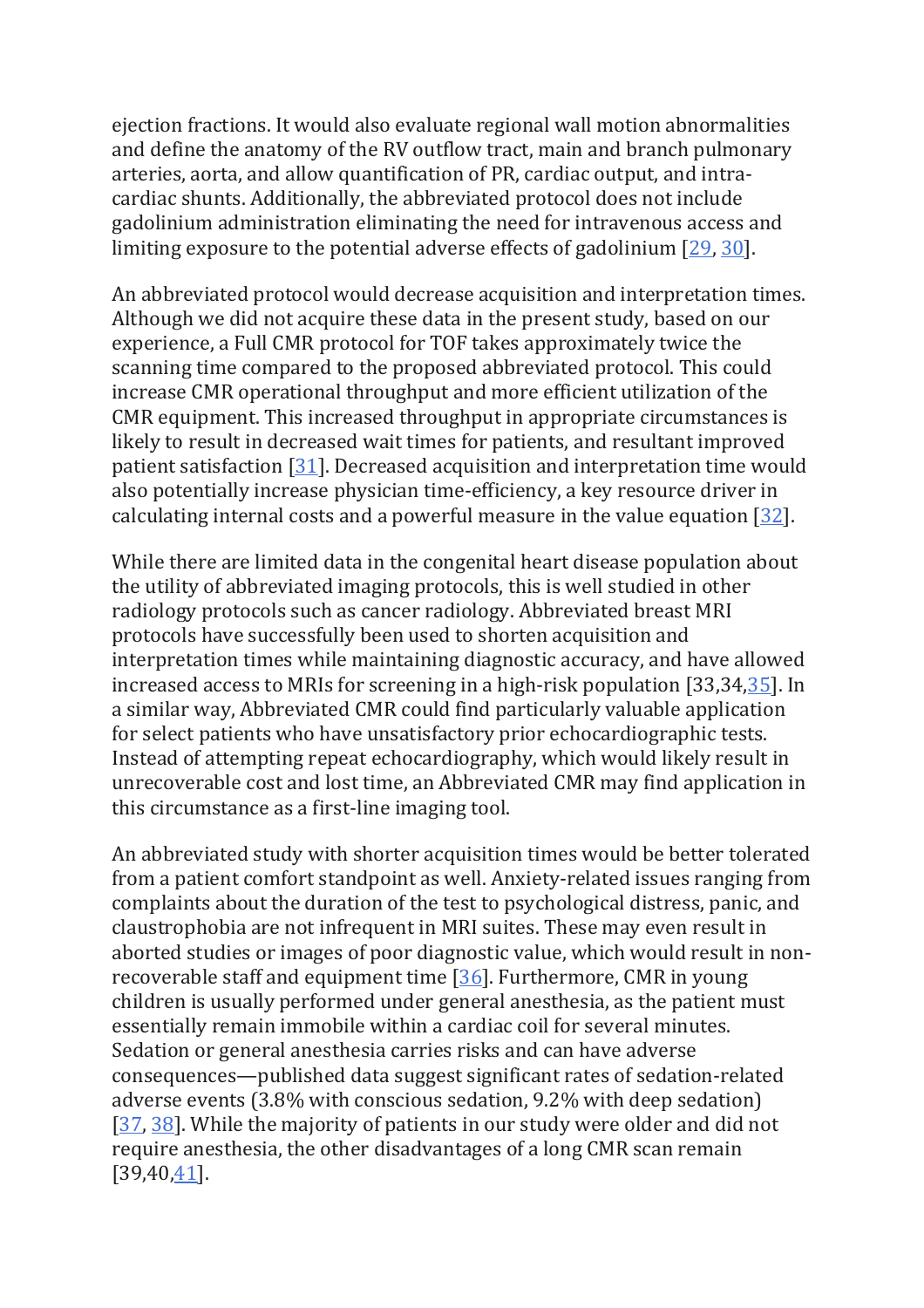Concerns regarding missed findings present the major barrier to implementing an abbreviated protocol. While it is inevitable that an abbreviated study will not reveal all the information that a Full CMR does, a thorough pre-scan checklist including review of prior echocardiogram, prior CMR, and the clinical question at hand should ensure that information is not missed as a result of an abbreviated study. There certainly will be cases in which a Full CMR at follow-up would be the optimal test. While there is value in performing a Full CMR as a baseline study in adolescence, once it has been established that the patient does not have any additional anatomic or physiologic considerations that warrant a Full CMR at follow-up, an Abbreviated CMR would be a potentially efficient follow-up surveillance imaging strategy.

Widespread implementation of such an abbreviated protocol would require investment in the training of CMR technologists to consistently follow the intended imaging protocol. Real-time quality control is mandatory to confirm adequacy of images prior to patient leaving the scanner and is expected to minimize the need for additional studies. In actual clinical situations, decisions are usually consensus driven with input from the cardiologist, the surgeon, and the patient. It is therefore inevitable that CMR data alone, while critically important, will not be the sole determinant of patient care. Guidelines notwithstanding, a more aggressive team may choose to respond to a given CMR result with intervention, while a more conservative one might not, regardless of whether the CMR was abbreviated or full. We conclude from this investigation that Abbreviated and Full CMR provide similar decision support in the setting of repaired TOF, so cost effectiveness analysis would be a logical next step to evaluate the financial implications of abbreviated imaging protocols in congenital heart disease.

# **Limitations**

This was a retrospective study of clinical decision making and carries limitations inherent in a retrospective design. The only outcome studied was whether the decisions made were based on Abbreviated and Full CMR, whereas we could not evaluate whether the decisions made using the Abbreviated CMR were in fact clinically appropriate. Our study design also did not allow for capture of acquisition and interpretation times of both groups or for cost analysis of the abbreviated study versus complete study. The patient population was heterogeneous, and included many potential confounders, including diverse ages at intra-cardiac repair and at entry into the study, and the patients were heterogeneous with regard to prior palliative shunts and subsequent surgical and catheter-mediated cardiac procedures. While this is an advantage in that it reflects the clinical realities of surgically modified TOF, the influences of the many clinical factors on the use of Abbreviated versus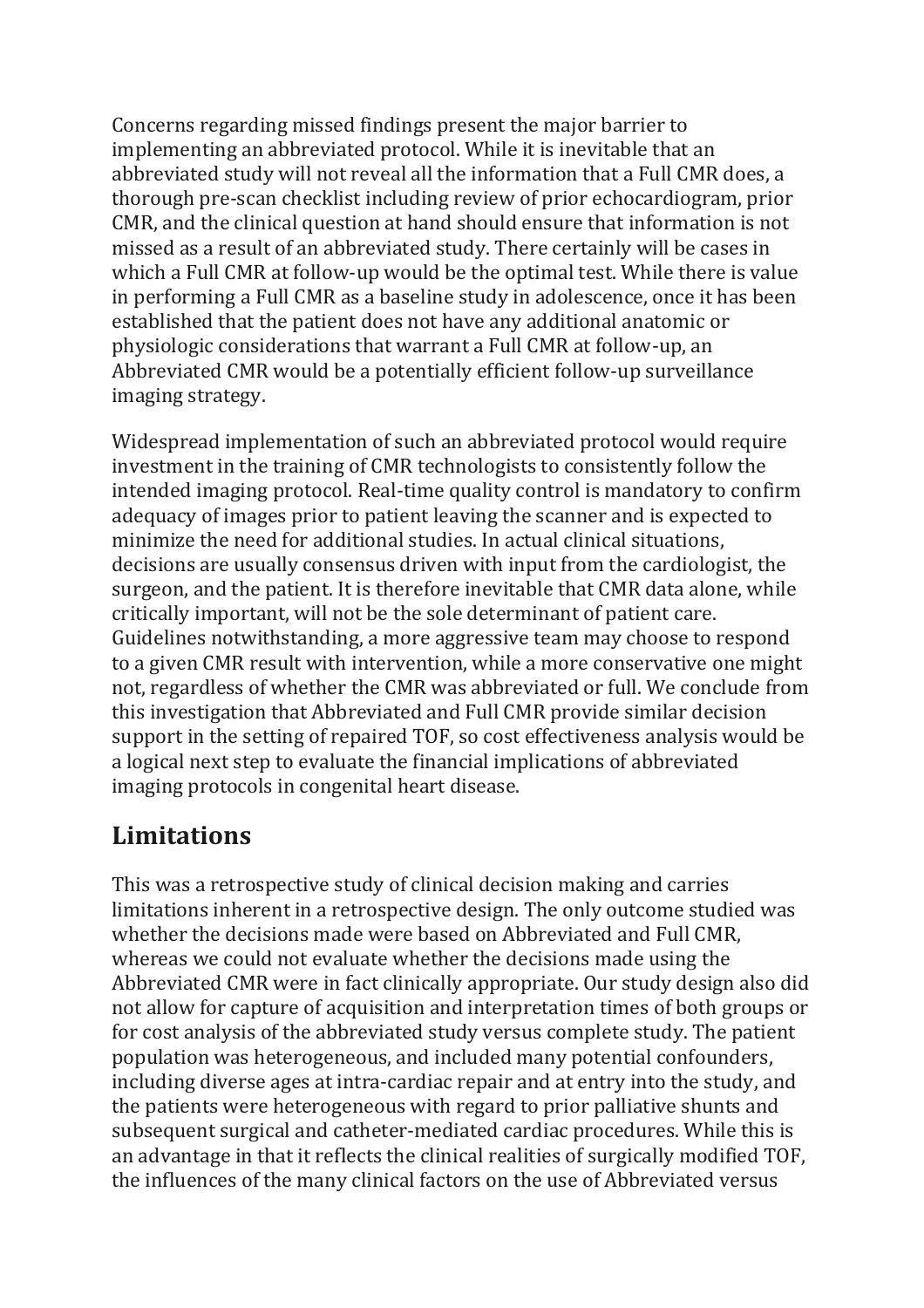Full CMR for decision making could not be effectively addressed. Additionally, the abbreviated protocol did not involve evaluation of myocardial scar burden by delayed myocardial enhancement, which may be important in select patients.

# **Conclusions**

In our study, Abbreviated CMR data yielded decisions for clinical care similar to those made using standard CMR. These results suggest a potential enhancement of clinical practice in which efficiency and cost saving might be achieved using Abbreviated CMR for routine surveillance of repaired TOF.

# **Abbreviations**

*CMR:*

Cardiac magnetic resonance

# *TOF:*

Tetralogy of Fallot

## *PVR:*

Pulmonary valve replacement

## *PR:*

Pulmonary regurgitation

# *RV:*

Right ventricular

# **References**

## 1.

Gatzoulis MA, Balaji S, Webber SA, Siu SC, Hokanson JS, Poile C, Rosenthal M, Nakazawa M, Moller JH, Gillette PC, Webb GD, Redington AN (2000) Risk factors for arrhythmia and sudden cardiac death late after repair of Tetralogy of Fallot: a multicentre study. Lancet 356:975– 981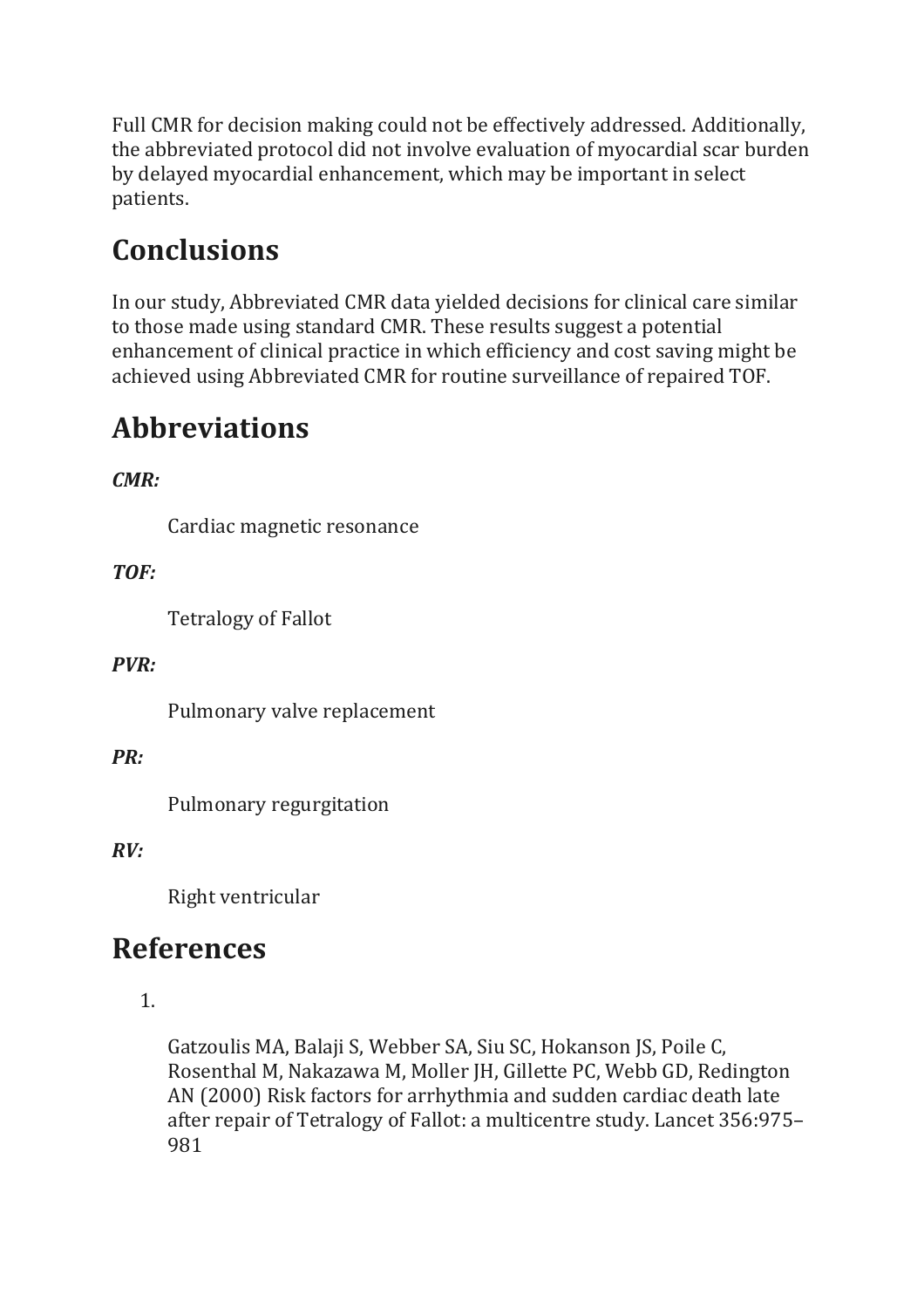#### 2.

Geva T, Sandweiss BM, Gauvreau K, Lock JE, Powell AJ (2004) Factors associated with impaired clinical status in long-term survivors of Tetralogy of Fallot repair evaluated by magnetic resonance imaging. J Am Coll Cardiol 43:1068–1074

#### 3.

Murphy JG, Gersh BJ, Mair DD, Fuster V, McGoon MD, Ilstrup DM, McGoon DC, Kirklin JW, Danielson GK (1993) Long-term outcome in patients undergoing surgical repair of Tetralogy of Fallot. N Engl J Med 329:593–599

## 4.

Oosterhof T, van Straten A, Vliegen HW, Meijboom FJ, van Dijk AP, Spijkerboer AM, Bouma BJ, Zwinderman AH, Hazekamp MG, de Roos A, Mulder BJ (2007) Preoperative thresholds for pulmonary valve replacement in patients with corrected Tetralogy of Fallot using cardiovascular magnetic resonance. Circulation 116:545–551

#### 5.

Bokma JP, Winter MM, Oosterhof T, Vliegen HW, van Dijk AP, Hazekamp MG, Koolbergen DR, Groenink M, Mulder BJ, Bouma BJ (2016) Preoperative thresholds for mid-to-late haemodynamic and clinical outcomes after pulmonary valve replacement in Tetralogy of Fallot. Eur Heart J 37:829–835

#### 6.

Grothues F, Moon JC, Bellenger NG, Smith GS, Klein HU, Pennell DJ (2004) Interstudy reproducibility of right ventricular volumes, function, and mass with cardiovascular magnetic resonance. Am Heart J 147:218–223

## 7.

Mooij CF, de Wit CJ, Graham DA, Powell AJ, Geva T (2008) Reproducibility of MRI measurements of right ventricular size and function in patients with normal and dilated ventricles. J Magn Reson Imaging 28:67–73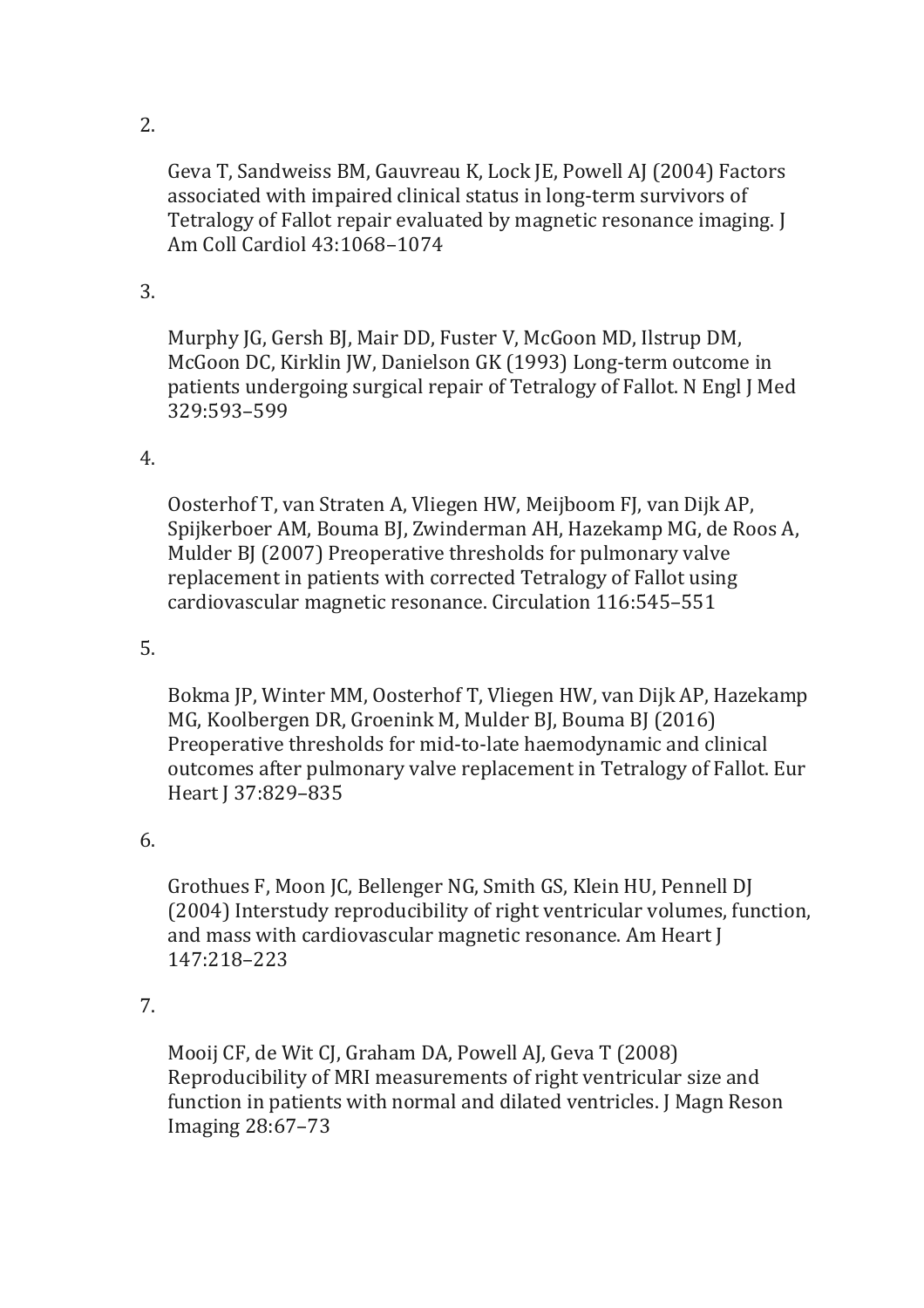#### 8.

Wald RM, Haber I, Wald R, Valente AM, Powell AJ, Geva T (2009) Effects of regional dysfunction and late gadolinium enhancement on global right ventricular function and exercise capacity in patients with repaired Tetralogy of Fallot. Circulation 119:1370–1377

# 9.

Geva T (2011) Repaired Tetralogy of Fallot: the roles of cardiovascular magnetic resonance in evaluating pathophysiology and for pulmonary valve replacement decision support. J Cardiovasc Magn Reson 13:9

## 10.

Knauth AL, Gauvreau K, Powell AJ, Landzberg MJ, Walsh EP, Lock JE, del Nido PJ, Geva T (2008) Ventricular size and function assessed by cardiac MRI predict major adverse clinical outcomes late after Tetralogy of Fallot repair. Heart 94:211–216

## 11.

Babu-Narayan SV, Kilner PJ, Li W, Moon JC, Goktekin O, Davlouros PA, Khan M, Ho SY, Pennell DJ, Gatzoulis MA (2006) Ventricular fibrosis suggested by cardiovascular magnetic resonance in adults with repaired Tetralogy of Fallot and its relationship to adverse markers of clinical outcome. Circulation 113:405–413

## 12.

Therrien J, Provost Y, Merchant N, Williams W, Colman J, Webb G (2005) Optimal timing for pulmonary valve replacement in adults after Tetralogy of Fallot repair. Am J Cardiol 95:779–782

## 13.

Tretter JT, Friedberg MK, Wald RM, McElhinney DB (2016) Defining and refining indications for transcatheter pulmonary valve replacement in patients with repaired Tetralogy of Fallot: contributions from anatomical and functional imaging. Int J Cardiol 221:916–925

14.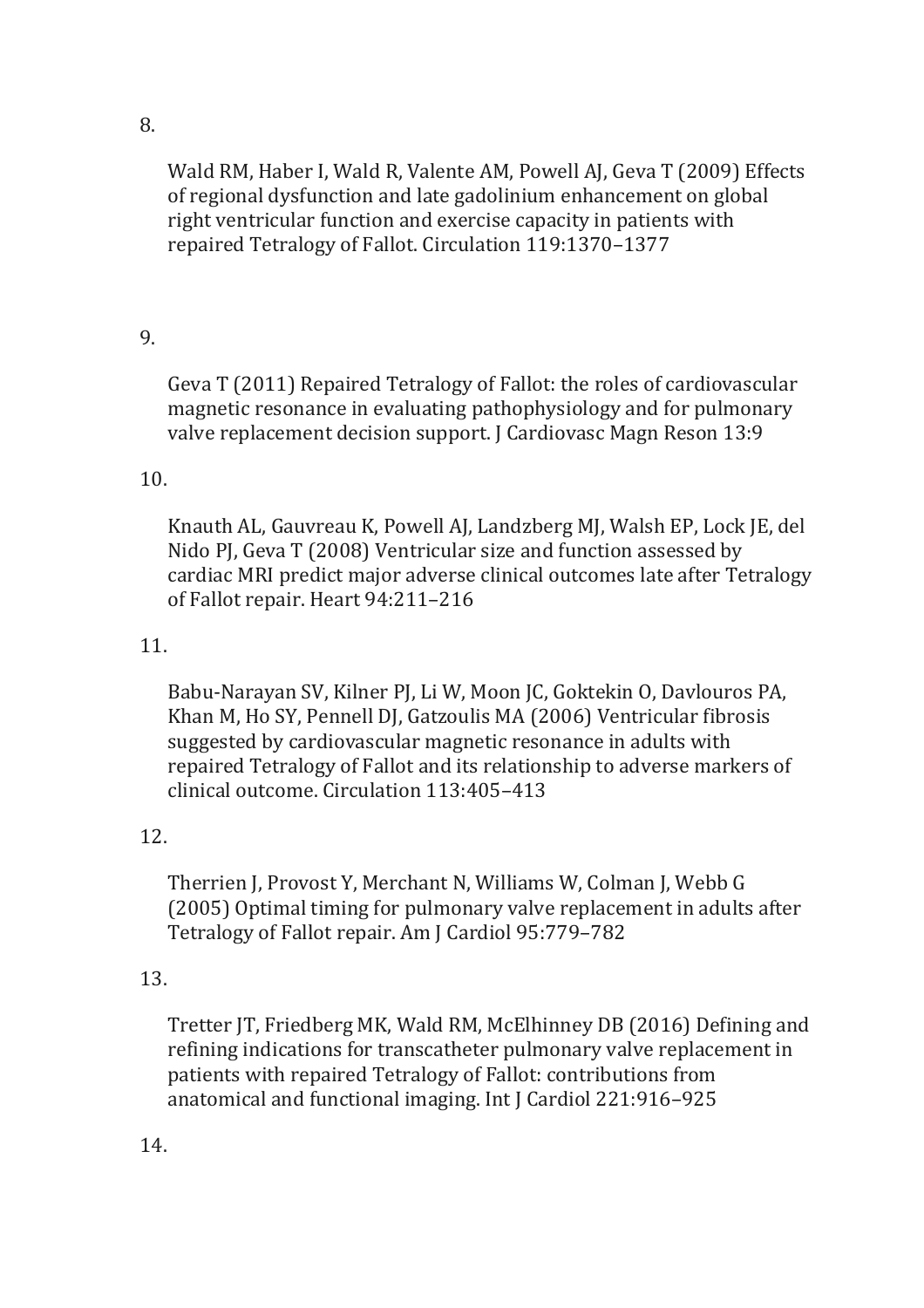Hendel RC, Patel MR, Kramer CM, Poon M, Hendel RC, Carr JC, Gerstad NA, Gillam LD, Hodgson JM, Kim RJ, Kramer CM, Lesser JR, Martin ET, Messer JV, Redberg RF, Rubin GD, Rumsfeld JS, Taylor AJ, Weigold WG, Woodard PK, Brindis RG, Hendel RC, Douglas PS, Peterson ED, Wolk MJ, Allen JM, Patel MR, American College of Cardiology Foundation Quality Strategic Directions Committee Appropriateness Criteria Working Group, American College of Radiology, Society of Cardiovascular Computed Tomography, Society for Cardiovascular Magnetic Resonance, American Society of Nuclear Cardiology, North American Society for Cardiac Imaging, Society for Cardiovascular Angiography and Interventions, Society of Interventional Radiology (2006) ACCF/ACR/SCCT/SCMR/ASNC/NASCI/SCAI/SIR 2006 appropriateness criteria for cardiac computed tomography and cardiac magnetic resonance imaging: a report of the American College of Cardiology Foundation Quality Strategic Directions Committee Appropriateness Criteria Working Group, American College of Radiology, Society of Cardiovascular Computed Tomography, Society for Cardiovascular Magnetic Resonance, American Society of Nuclear Cardiology, North American Society for Cardiac Imaging, Society for Cardiovascular Angiography and Interventions, and Society of Interventional Radiology. J Am Coll Cardiol 48:1475–1497

#### 15.

Silversides CK, Marelli A, Beauchesne L, Dore A, Kiess M, Salehian O, Bradley T, Colman J, Connelly M, Harris L, Khairy P, Mital S, Niwa K, Oechslin E, Poirier N, Schwerzmann M, Taylor D, Vonder Muhll I, Baumgartner H, Benson L, Celermajer D, Greutmann M, Horlick E, Landzberg M, Meijboom F, Mulder B, Warnes C, Webb G, Therrien J Canadian Cardiovascular Society (2010) 2009 Consensus conference on the management of adults with congenital heart disease: executive summary. Can J Cardiol 26:143–150

#### 16.

Kilner PJ, Geva T, Kaemmerer H, Trindade PT, Schwitter J, Webb GD (2010) Recommendations for cardiovascular magnetic resonance in adults with congenital heart disease from the respective working groups of the European Society of Cardiology. Eur Heart J 31:794–805

#### 17.

Baumgartner H, Bonhoeffer P, De Groot NM, de Haan F, Deanfield JE, Galie N, Gatzoulis MA, Gohlke-Baerwolf C, Kaemmerer H, Kilner P,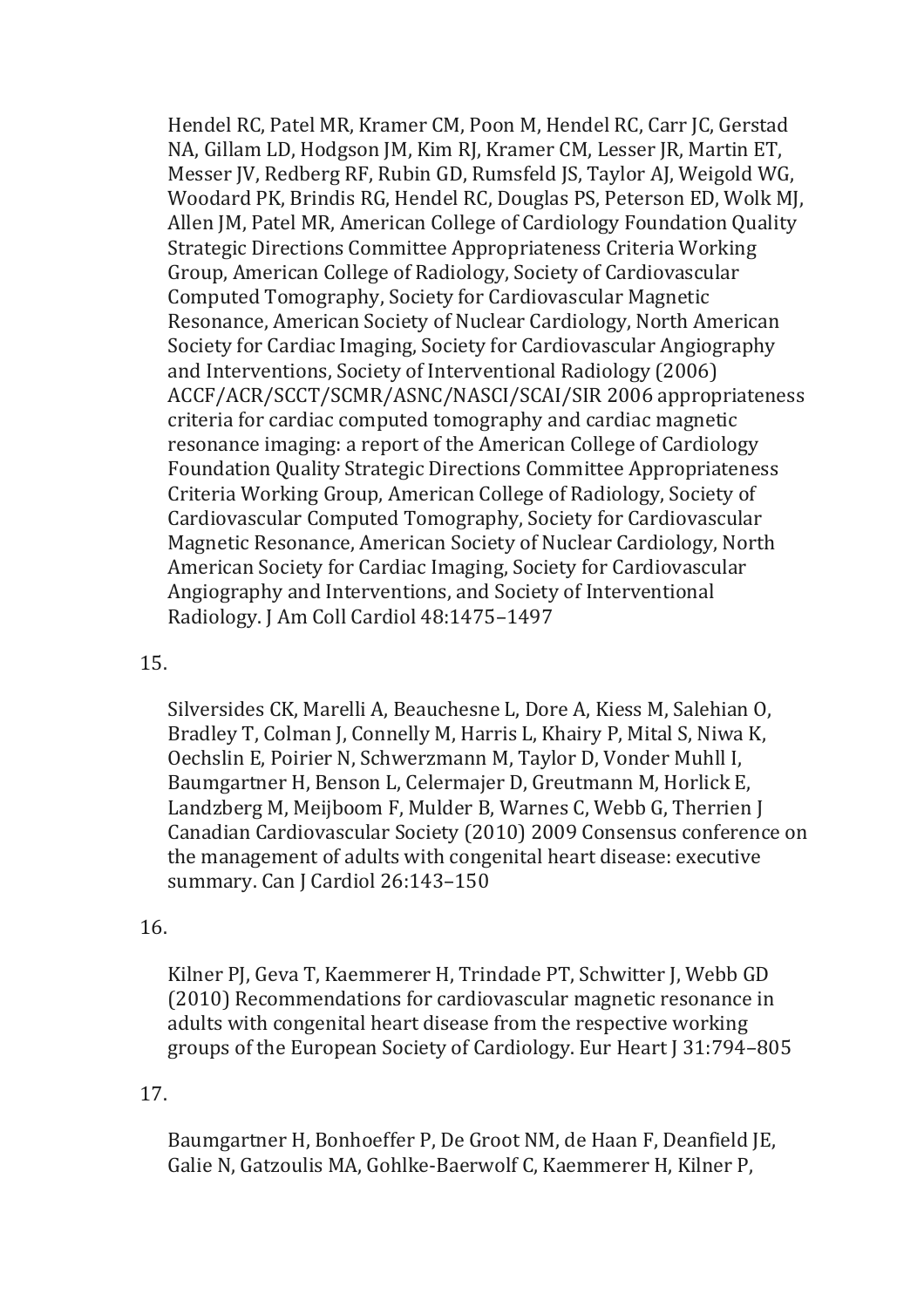Meijboom F, Mulder BJ, Oechslin E, Oliver JM, Serraf A, Szatmari A, Thaulow E, Vouhe PR, Walma E (2010). ESC guidelines for the management of grown-up congenital heart disease (new version 2010). Eur Heart J 31:2915–2957

#### 18.

Hundley WG, Bluemke DA, Finn JP, Flamm SD, Fogel MA, Friedrich MG, Ho VB, Jerosch-Herold M, Kramer CM, Manning WJ, Patel M, Pohost GM, Stillman AE, White RD, Woodard, PK (2010) ACCF/ACR/AHA/NASCI/SCMR 2010 expert consensus document on cardiovascular magnetic resonance: a report of the American College of Cardiology Foundation Task Force on Expert Consensus Documents. J Am Coll Cardiol 55:2614–2662

#### 19.

Wernovsky G, Rome JJ, Tabbutt S, Rychik J, Cohen MS, Paridon SM, Webb G, Dodds KM, Gallagher MA, Fleck DA, Spray TL, Vetter VL, Gleason MM (2006) Guidelines for the outpatient management of complex congenital heart disease. Congenit Heart Dis 1:10–26

#### 20.

Warnes CA, Williams RG, Bashore TM, Child JS, Connolly HM, Dearani JA, Del Nido P, Fasules JW, Graham TP Jr, Hijazi ZM, Hunt SA, King ME, Landzberg MJ, Miner PD, Radford MJ, Walsh EP, Webb GD (2008) ACC/AHA 2008 Guidelines for the Management of Adults with Congenital Heart Disease: Executive Summary: a report of the American College of Cardiology/American Heart Association Task Force on Practice Guidelines (Writing Committee to Develop Guidelines for the Management of Adults with Congenital Heart Disease). Circulation 118:2395–2451

#### 21.

Valsangiacomo Buechel ER, Grosse-Wortmann L, Fratz S, Eichhorn J, Sarikouch S, Greil GF, Beerbaum P, Bucciarelli-Ducci C, Bonello B, Sieverding L, Schwitter J, Helbing WA (2015) Indications for cardiovascular magnetic resonance in children with congenital and acquired heart disease: an expert consensus paper of the Imaging Working Group of the AEPC and the Cardiovascular Magnetic Resonance Section of the EACVI. Cardiol Young 25:819–838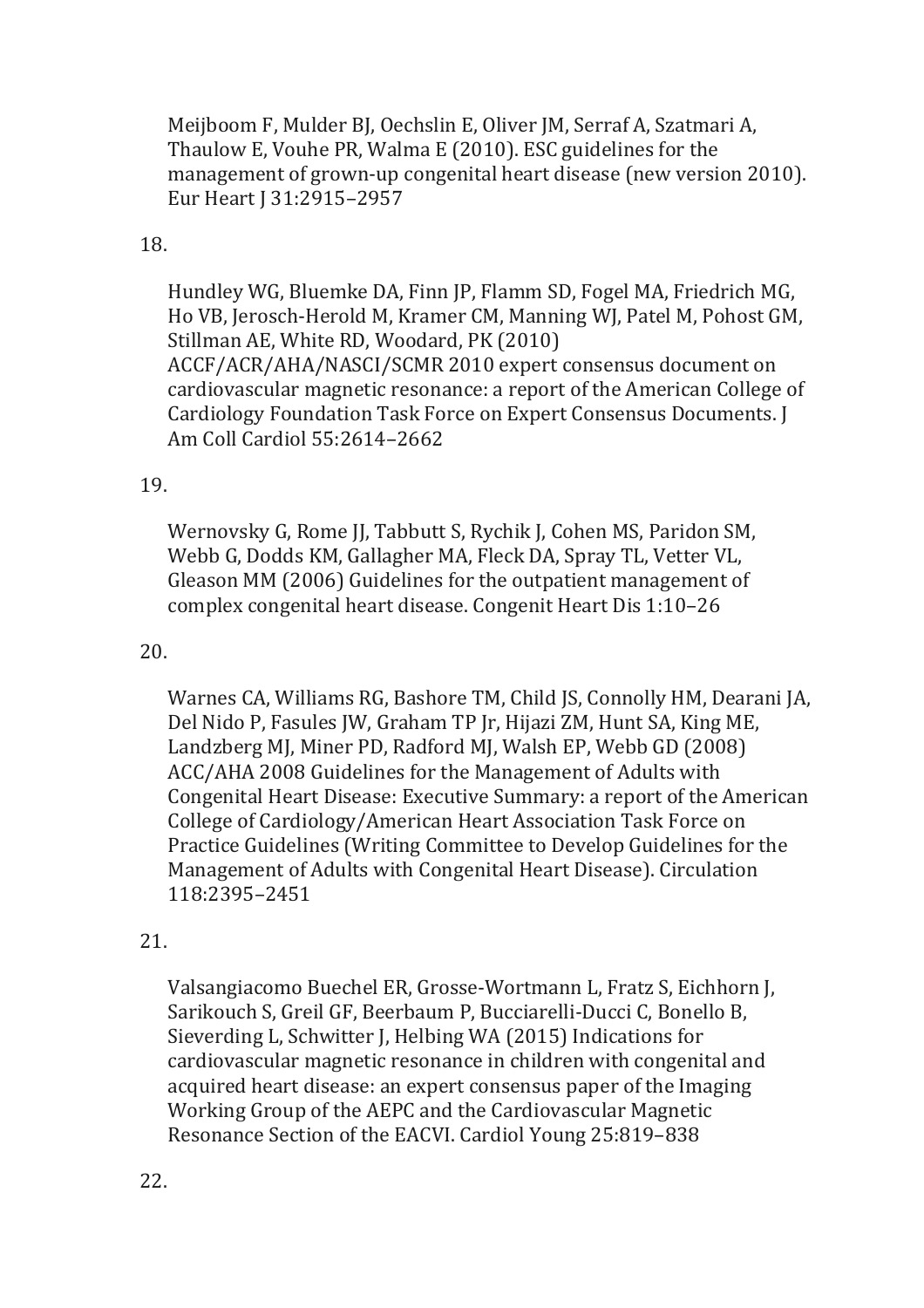House AV, Danford DA, Spicer RL, Kutty S (2015) Impact of clinical follow-up and diagnostic testing on intervention for Tetralogy of Fallot. Open Heart 2:e000185

#### 23.

Kagadis GC, Kloukinas C, Moore K, Philbin J, Papadimitroulas P, Alexakos C, Nagy PG, Visvikis D, Hendee WR (2013) Cloud computing in medical imaging. Med Phys 40:070901

#### 24.

Valente AM, Cook S, Festa P, Ko HH, Krishnamurthy R, Taylor AM, Warnes CA, Kreutzer J, Geva T (2014) Multimodality imaging guidelines for patients with repaired Tetralogy of Fallot: a report from the American Society of Echocardiography: developed in collaboration with the Society for Cardiovascular Magnetic Resonance and the Society for Pediatric Radiology. J Am Soc Echocardiogr 27:111–141

#### 25.

Antony R, Daghem M, McCann GP, Daghem S, Moon J, Pennell DJ, Neubauer S, Dargie HJ, Berry C, Payne J, Petrie MC, Hawkins NM (2011) Cardiovascular magnetic resonance activity in the United Kingdom: a survey on behalf of the British Society of Cardiovascular Magnetic Resonance. J Cardiovasc Magn Reson 13:57

## 26.

Han BK, Lesser AM, Vezmar M, Rosenthal K, Rutten-Ramos S, Lindberg J, Caye D, Lesser JR (2013) Cardiovascular imaging trends in congenital heart disease: a single center experience. J Cardiovasc Comput Tomogr 7:361–366

#### 27.

Opotowsky AR, Siddiqi OK, Webb GD (2009) Trends in hospitalizations for adults with congenital heart disease in the U.S. J Am Coll Cardiol 54:460–467

#### 28.

Seckeler MD, Thomas ID, Andrews J, Joiner K, Klewer SE (2016) A review of the economics of adult congenital heart disease. Expert Rev Pharmacoecon Outcomes Res 16:85–96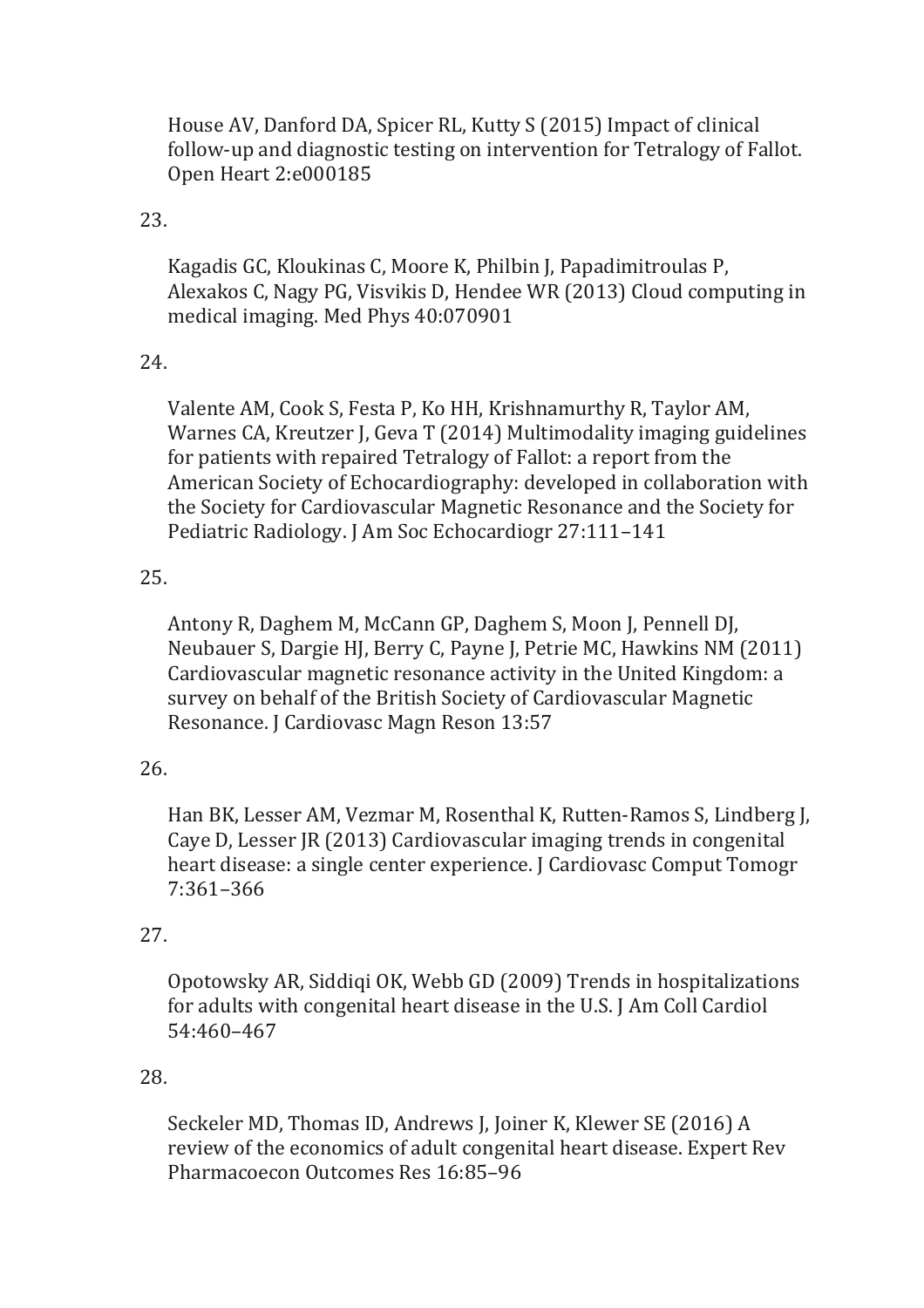29.

Bruder O, Schneider S, Pilz G, van Rossum AC, Schwitter J, Nothnagel D, Lombardi M, Buss S, Wagner A, Petersen S, Greulich S, Jensen C, Nagel E, Sechtem U, Mahrholdt H (2015) 2015 Update on acute adverse reactions to gadolinium based contrast agents in cardiovascular MR. Large multi-national and multi-ethnical population experience with 37788 patients from the EuroCMR Registry. J Cardiovasc Magn Reson 17:58

# 30.

Neeley C, Moritz M, Brown JJ, Zhou Y (2016) Acute side effects of three commonly used gadolinium contrast agents in the paediatric population. Br J Radiol 89:20160027

# 31.

Holbrook A, Glenn H Jr, Mahmood R, Cai Q, Kang J, Duszak Jr R (2016) Shorter perceived outpatient MRI wait times associated with higher patient satisfaction. J Am Coll Radiol 13:505–509

## 32.

Lee CI, Enzmann DR (2012) Measuring radiology's value in time saved. J Am Coll Radiol 9:713–717

## 33.

Chhor CM, Mercado CL, Abbreviated MRI Protocols (2017) Wave of the future for breast cancer screening. Am J Roentgenol 208:284–289

## 34.

Harvey SC, Di Carlo PA, Lee B, Obadina E, Sippo D, Mullen L (2016) An abbreviated protocol for high-risk screening breast MRI saves time and resources. J Am Coll Radiol 13:374–380

## 35.

Sheth D, Abe H (2017) Abbreviated MRI and accelerated MRI for screening and diagnosis of breast cancer. Top Magn Reson Imaging 26:183–189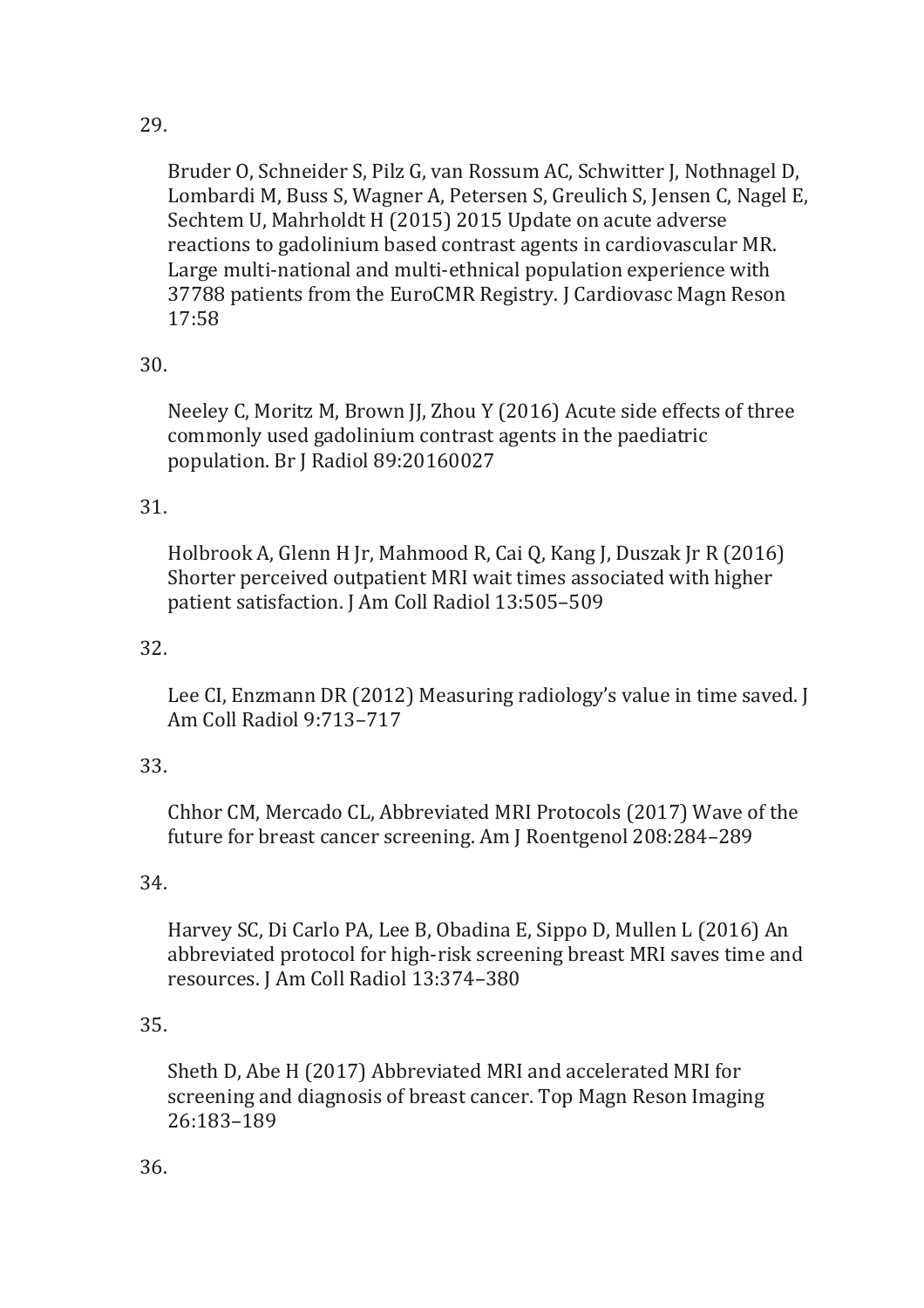McIsaac HK, Thordarson DS, Shafran R, Rachman S, Poole G (1998) Claustrophobia and the magnetic resonance imaging procedure. J Behav Med 21:255–268

## 37.

Slovis TL (2011) Sedation and anesthesia issues in pediatric imaging. Pediatr Radiol 41(Suppl 2):514–516

#### 38.

Vanderby SA, Babyn PS, Carter MW, Jewell SM, McKeever PD (2010) Effect of anesthesia and sedation on pediatric MR imaging patient flow. Radiology 256:229–237

#### 39.

Melendez JC, McCrank E (1993) Anxiety-related reactions associated with magnetic resonance imaging examinations. JAMA 270:745–747

#### 40.

Katz RC, Wilson L, Frazer N (1994) Anxiety and its determinants in patients undergoing magnetic resonance imaging. J Behav Ther Exp Psychiatry 25:131–134

## 41.

Andre JB, Bresnahan BW, Mossa-Basha M, Hoff MN, Smith CP, Anzai Y, Cohen WA (2015) Toward quantifying the prevalence, severity, and cost associated with patient motion during clinical MR examinations. J Am Coll Radiol 12:689–695

# **Acknowledgements**

The authors appreciate the assistance of Valerie Shostrom BS. SK receives support from the National Institute of Health and the Children's Hospital and Medical Center Foundation.

# **Author information**

# **Affiliations**